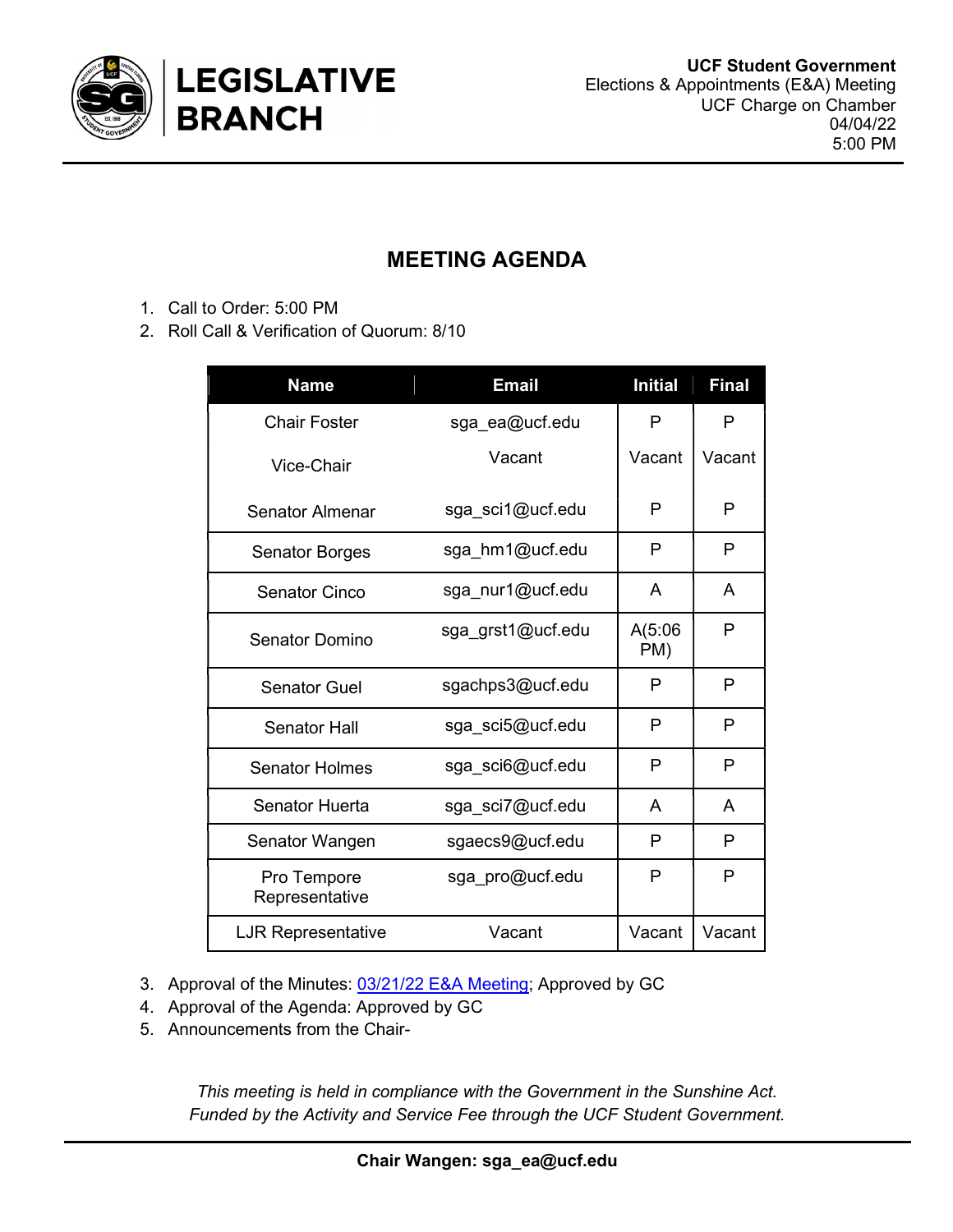

a. Thanks

**BRANCH** 

6. Announcements from the Vice Chair-

**LEGISLATIVE** 

- a. None
- 7. Announcements from Committee Members
	- a. Pro-Temp Ciresi
		- i. Hello everyone, Congratulations to the new Chair!!! I have a few quick announcements for you all
		- ii. Applications for the deputy positions are open. The process for applying is to email me a copy of your resume and goal sheet to email by Friday, April 8th at 5pm. Interviews will take place next week
		- iii. Here are my Office hours for this week only. I will have a set recurring schedule after all the Committee Meeting times have been confirmed.
			- 1. Monday: 8-10am (Virtual), 11am-5pm (On Campus)
			- 2. Tuesday: 11am-5pm (On Campus)
			- 3. Wednesday: 8am-5pm (Virtual Only)
			- 4. Thursday: 1-3pm (On Campus)
			- 5. Friday: 11am-4pm (Virtual Only)
		- iv. New Leadership
			- 1. Please begin setting your meeting time for the semester in your group me's they will be due this Thursday by 5pm
			- 2. Please schedule a 1:1 with me
			- 3. Vice-Chair Elections will be held at the next committee meetings
		- v. Link to sign up for 1:1, they will be hybrid. https://calendly.com/protemp/30min
		- vi. If you are submitting legislation to be seen on first reading the deadline is 5pm Wednesday.
		- vii. Please email or Group me if you have any questions!
- 8. Announcements from Non-Committee Members
	- a. Speaker Kehoe
		- i. Congrats Chair Foster!
			- 1. Senate Exec will be meeting this week
			- 2. Name Tag
		- ii. Legislative Assistant applications are now open! Please refer to your email for details. Applications close Friday at noon
		- iii. Anyone for The Pledge of Allegiance? National Anthem?
	- b. Brodie
		- i. Welcome/Congrats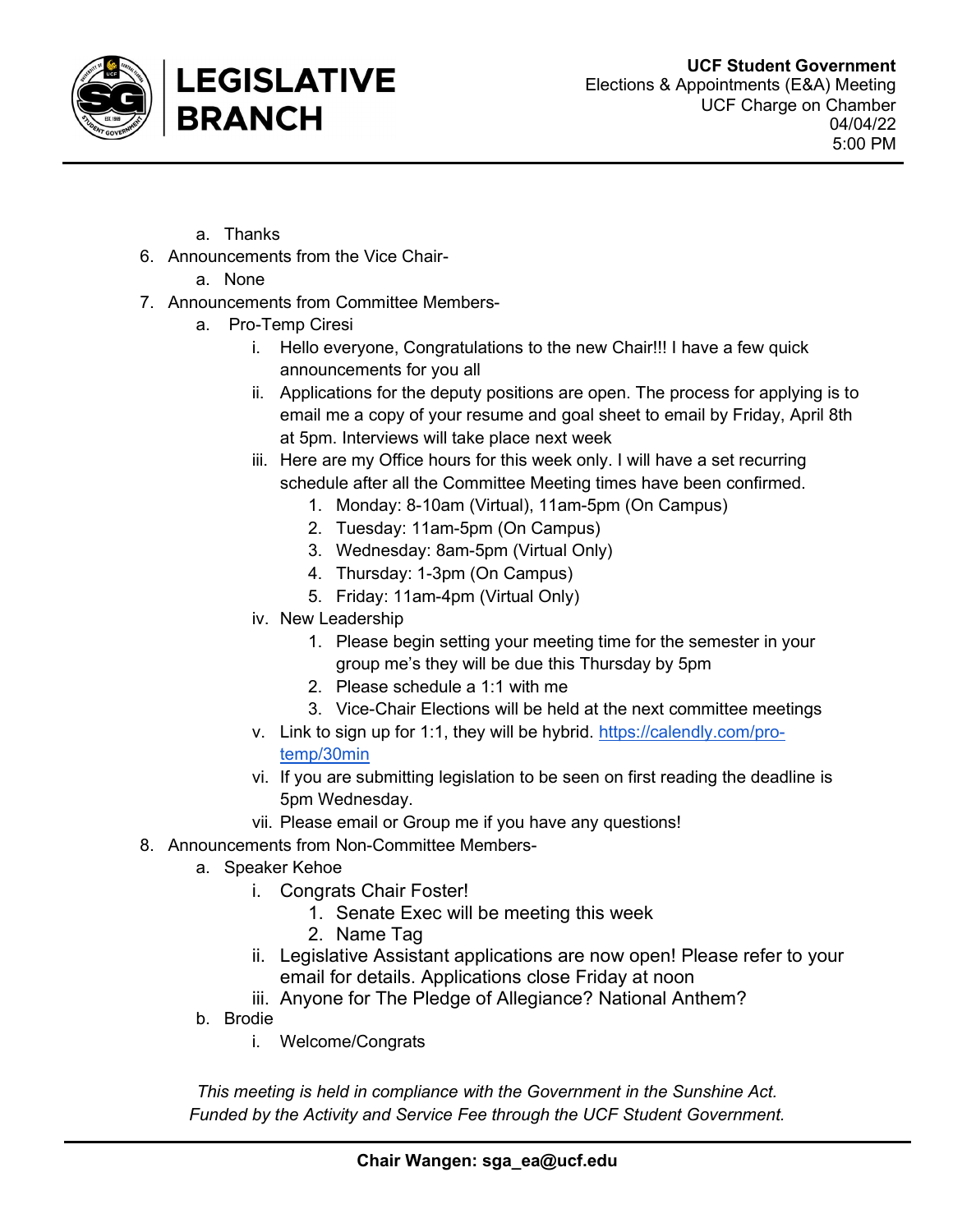

- ii. Title VI Review/Suggestions
- 9. Old Business
	- a. None
- 10. New Business
	- a. None
- 11. Member Discussion
	- a. Pro-Temp Ciresi

LEGISLATIVE

**BRANCH** 

- i. You were supposed to see two appointees, one withdrew their appointment and the other requested to be postponed to be seen at the next meeting
- 12. Miscellaneous Business
	- a. Chair Elections
		- i. Nominations
			- 1. Sen. Foster
		- ii. Speeches
			- 1. Sen. Foster "Accessible not Easy" Orientation Team Leader, PLC only candidate universally recommended, Reference letter from Trustee, Vice Chair of Black Caucus. Passion for E&A, member of Womxns Caucus and love volunteering with that group. Passion is important related to experience. Driven to put people into successful positions. Need to have the best people in every position, across branches. Level-headed, calm person, works well across branches. Tabling: We should table to support students' knowledge about different positions to bolster SG. EC: work more closely with EC, workshops throughout the Fall, having the Supervisor attend more E&A Meetings. Title VI: Work with Senators and EC to update and review Title VI, get feedback from all over. Maybe using a qualtrics form to get feedback from outside of SG.
		- iii. Questioning
			- 1. Wangen How do you plan to get feedback from people on Title VI, being that it is 28 pages?
				- a. Want to create a document, a cheat sheet of concerns that we can distribute to get feedback easily.
			- 2. Guel Do you have time?
				- a. PLC requires a lot, but I will be able to do those, SG is my priority and my passion.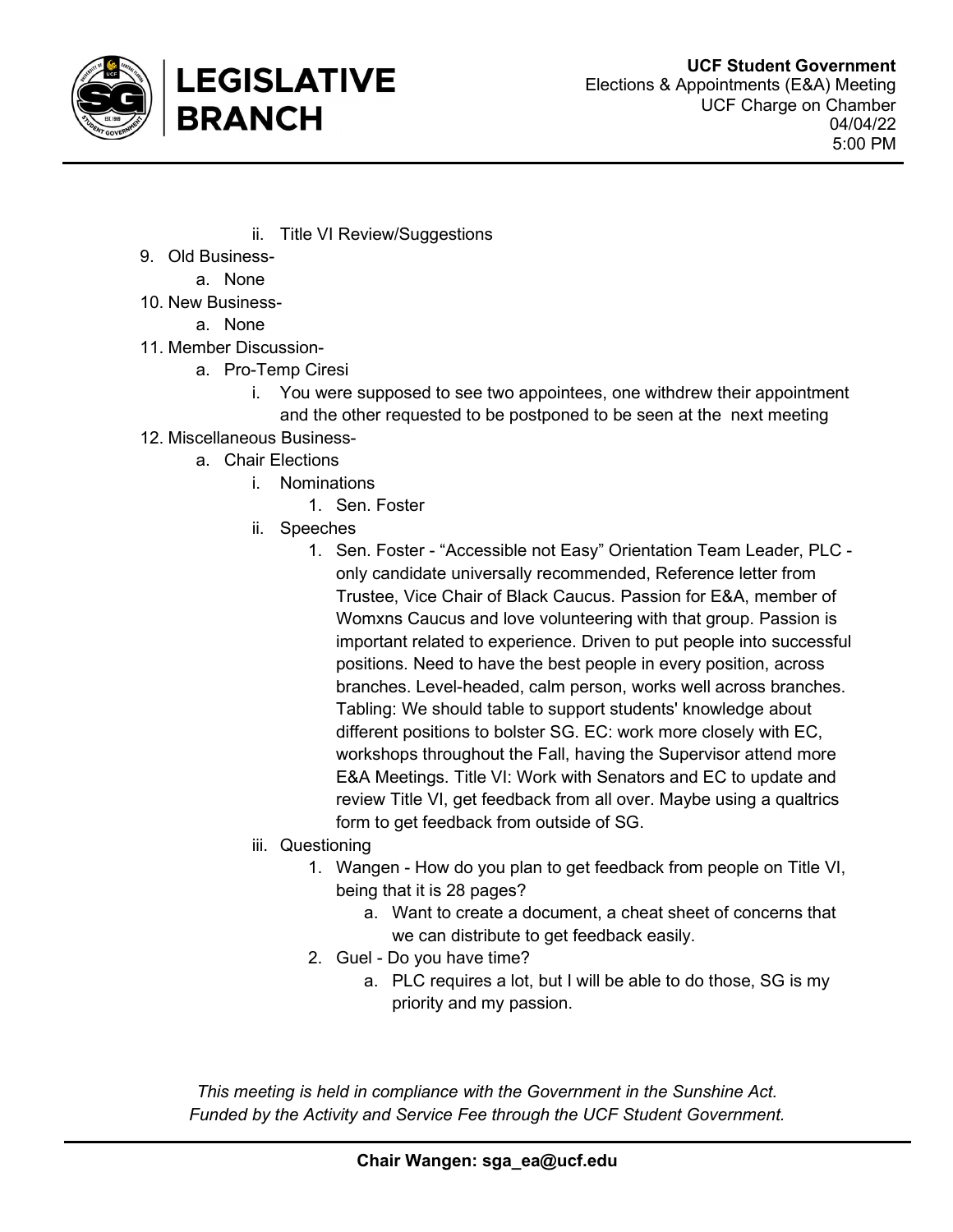

- 3. Hall Do you see a way for each Caucus to have a role in the confirmation process?
	- a. Yes, having caucuses and especially ex-officio members being aware of the positions and reaching out to their connections.
- 4. Guel How will you maintain your integrity during this process?
	- a. Having strong mentors helps me maintain integrity. I love to hold myself accountable, and always seek feedback.
- 5. Borges Do you plan on voting during confirmations? a. I plan on abstaining, unless needed otherwise.
- 6. Wangen How will you connect with EC?
	- a. I want to advocate for each Commissioner to have emails that will help us communicate with each of them, instead of just through the Supervisor.
- 7. Almenar How will you plan to vet appointments?
	- a. I want to ask tough questions, and hearing answers to those questions define the character of appointments.
- iv. Debate

LEGISLATIVE

**BRANCH** 

- 1. Holmes Thank you for running, your documents and answers are very concise and informative, seeing you stay calm and collected, seeing different perspectives, make me support your election.
- 2. Question from Borges Would you be comfortable having long meetings during confirmations?
	- a. I am comfortable with long meetings, we need the time to thoroughly vet candidates.
- 3. Wangen I have spoken with Foster, as previous E&A Chair, about this role, and Foster is ready.
- v. Vote
	- 1. 8-0-1, Sen. Foster is elected as Chair
- 13. Final Roll Call: 9/10
- 14. Adjournment: 5:26 PM

## Key:

- P Present
- A Absent
- MTD Move to Debate